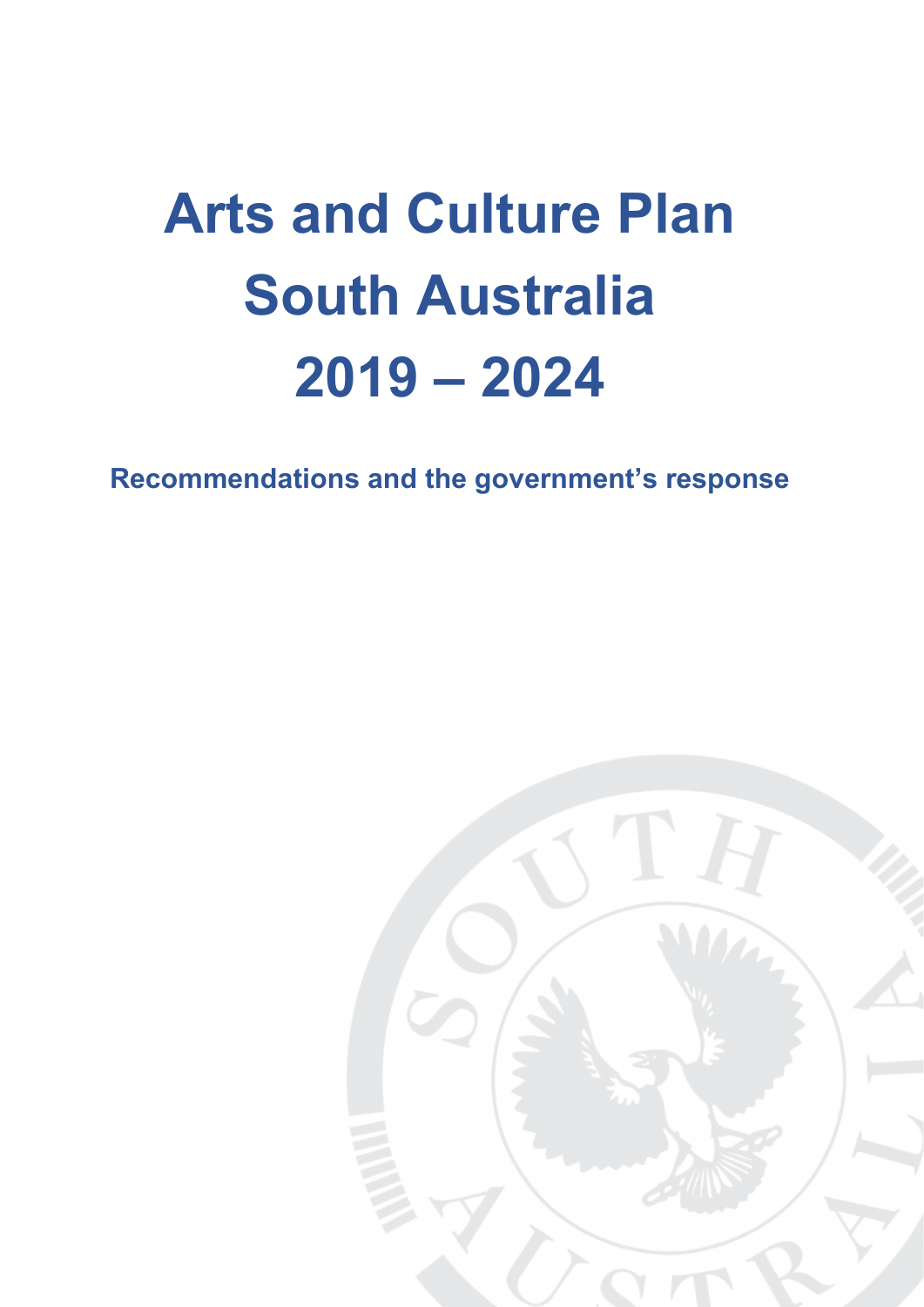# **Table of contents**

| 1. Ensure that the arts, cultural and creative sectors in South Australia thrive |  |
|----------------------------------------------------------------------------------|--|
|                                                                                  |  |
|                                                                                  |  |
|                                                                                  |  |
|                                                                                  |  |
|                                                                                  |  |
|                                                                                  |  |
|                                                                                  |  |
|                                                                                  |  |
|                                                                                  |  |
|                                                                                  |  |
|                                                                                  |  |
|                                                                                  |  |

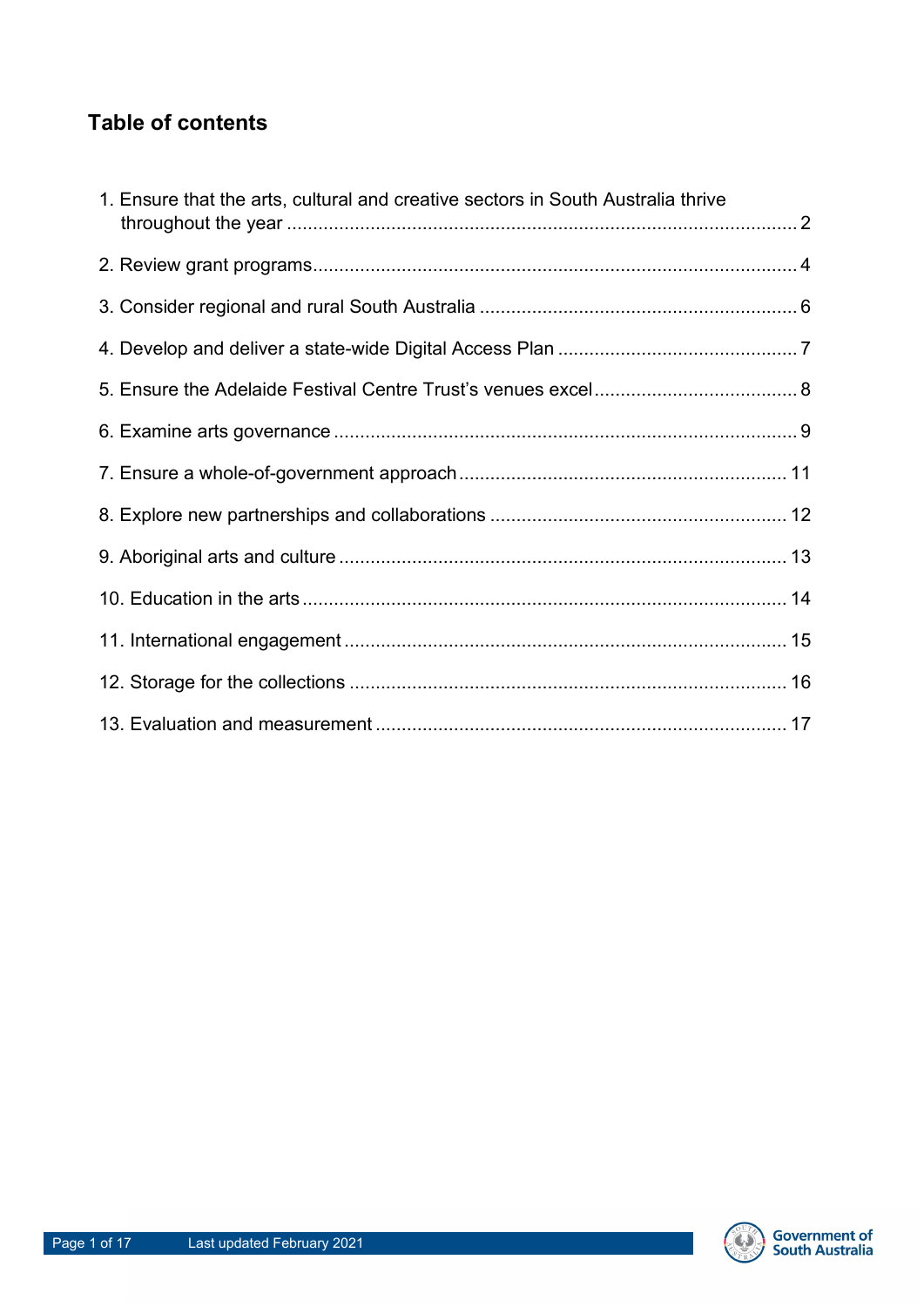# **1. Ensure that the arts, cultural and creative sectors in South Australia thrive throughout the year**

Objective: ensure that the arts, cultural and creative sectors in South Australia thrive throughout the year.

## **Recommendation and response**

## 1.1 Develop an annual schedule of festivals for South Australia.

Accepted - In collaboration with key stakeholders, we will develop a festival schedule for South Australia.

Following our investigation of national and international models and discussions with key stakeholders, we are collaborating with the South Australian Tourism Commission to utilise their What's On Calendar on [southaustralia.com](http://southaustralia.com/) to increase the profile of arts and cultural events in South Australia.

The What's On Calendar is accessible year round for sector usage for all activities, as well as having a significant online profile to support visibility and accessibility for users.

Eligible activity for inclusion has been extended to include virtual businesses and events, supporting the increased online activity by the sector with the impact of COVID-19.

Arts South Australia and the South Australian Tourism Commission provided the opportunity for training to key arts and culture organisations to optimise the utilisation of the calendar.

1.2 Develop a space activation plan for use by independent artists and the small to medium sector to optimise existing venues and spaces across Adelaide and regional centres.

Accepted - Working with sector leads, we will identify existing needs and future options for an optimal use space activation plan for independent artists and small to medium sector organisations.

There are several initiatives being undertaken by government and the sector to remove barriers and optimise the use of existing venues and spaces in response to this recommendation and the impact of COVID-19 on sector activity.

These initiatives consider venue modifications to improve fit for purpose, reduction in venue costs to reduce financial barriers, venue activation and partnerships to support venue access and utilisation.

This work, plus our review of existing venue infrastructure and sector needs survey is informing the Space Activation Plan, as well as supporting further exploration of the need for additional theatre capacity for recommendation 1.5, the black box theatre.

Some key initiatives include:

• government funding for venue modifications at the Queens Theatre, Adelaide to expand its flexible and adaptive use; Chaffey Theatre, Renmark to complete fire compliance works and installation of a passenger lift to provide greater accessibility; and the conversion of the old Varcoe Foundry building adjacent to Sir Robert

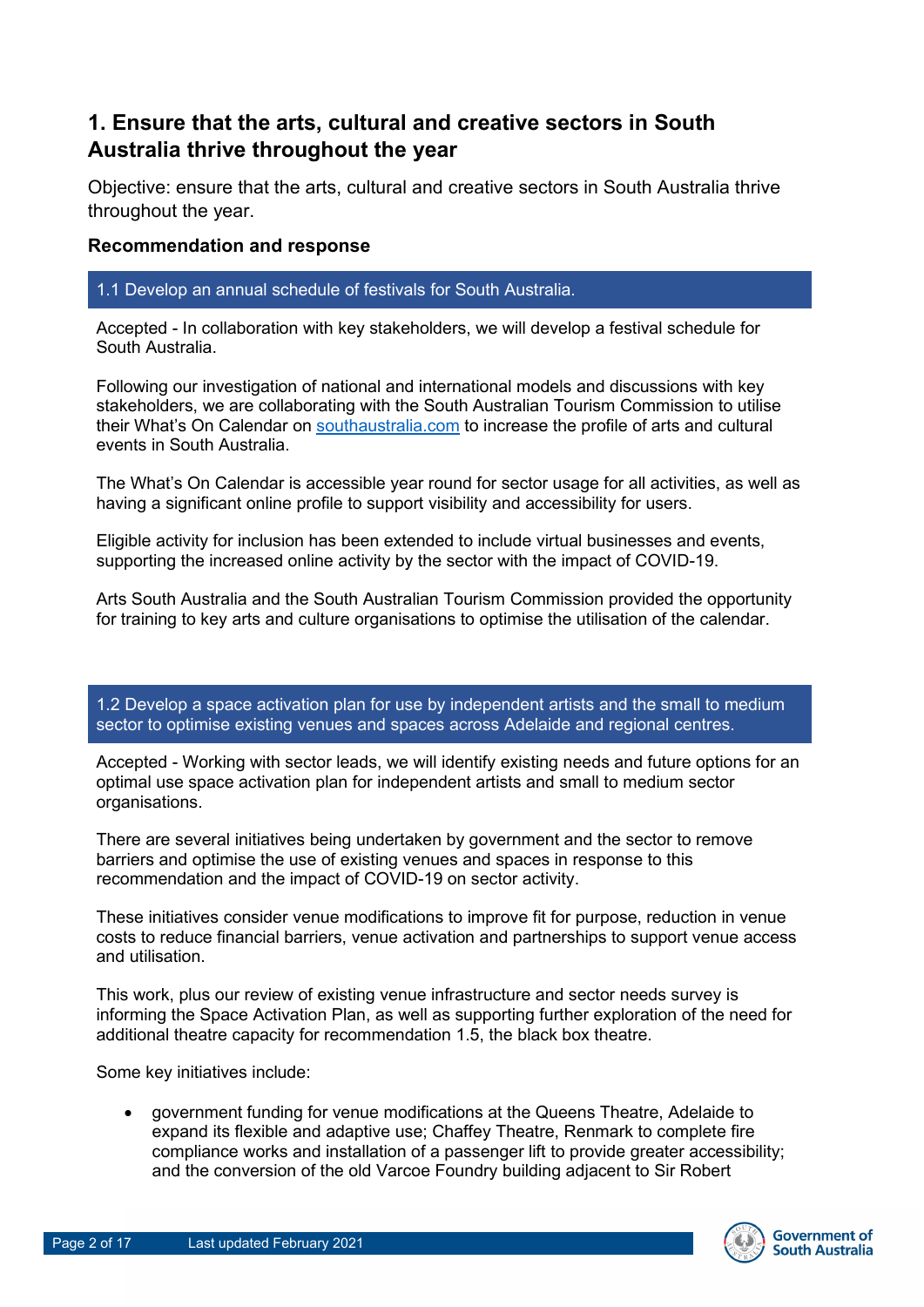Helpmann Theatre, Mount Gambier, into a year round artist hub and flexible performance space

- the Adelaide Festival Centre Trust's (AFCT) *Open Space* program to support independent artists, community groups and the small to medium sector to increase use of the Space Theatre and reduce costs, supported by funding from Arts South Australia. Further, the AFCT took a leadership role by waiving rental costs to all its venues, including Her Majesty's Theatre, to South Australian home companies and the small to medium sector from 1 July 2020 – 31 December 2020. Full utilities and labour were still paid by the hirer to ensure recovery of hard costs and provide opportunities to employ AFCT's casual workers, most of whom had only limited work since March 2020
- Adelaide Fringe 2021 venue activation in response to COVID-19 supported by funding from the government's Arts Recovery Fund. This includes grants for South Australian artists and producers for venue and delivery costs to provide a level of risk mitigation, as well as support for COVID-safe delivery for three major hubs: Gluttony, Garden of Unearthly Delights and the Royal Croquet Club.

1.3 Investigate options and implement a new, cost-effective, 'consortium' ticketing system to support the small to medium sector and other arts organisations (including Country Arts SA) who are not serviced by existing systems.

Supported in-principle - We will engage with key sector stakeholders to investigate the need and options for a cost effective ticketing system for organisations not serviced by existing systems.

A review of sector needs and investigation into existing and potential ticketing system is underway, considering whether a cost effective consortium ticketing system or alternative model could be used by the small to medium sector to provide ticketing and customer relationship management tools. The investigation will determine the need for a system, as well as explore potential areas of operation, management and operating models.

Since this recommendation was made, Country Arts SA has invested in a new ticketing system and its experience will inform this work to support the small to medium sector.

1.4 Fund a business case to assess the viability of an acoustic venue (concert hall) to serve the local music industry, as a home for the Adelaide Symphony Orchestra and Adelaide Youth Orchestras, and as a hub for music education.

Supported in-principle - We will consider undertaking a business case on the scope and viability of an acoustic venue.

A strategic scoping study is underway to deliver a clear picture of the need for new infrastructure, the benefits being targeted, critical outcomes and potential options. The study will document the landscape for music and music infrastructure in South Australia, look at national and international examples of relevant infrastructure and learnings, and establish a process for engaging with key stakeholders and interested parties.

1.5 Fund a feasibility study to identify options for the creation of a black box theatre for Adelaide.

Supported in-principle - We will consider undertaking a feasibility study for a black box theatre.

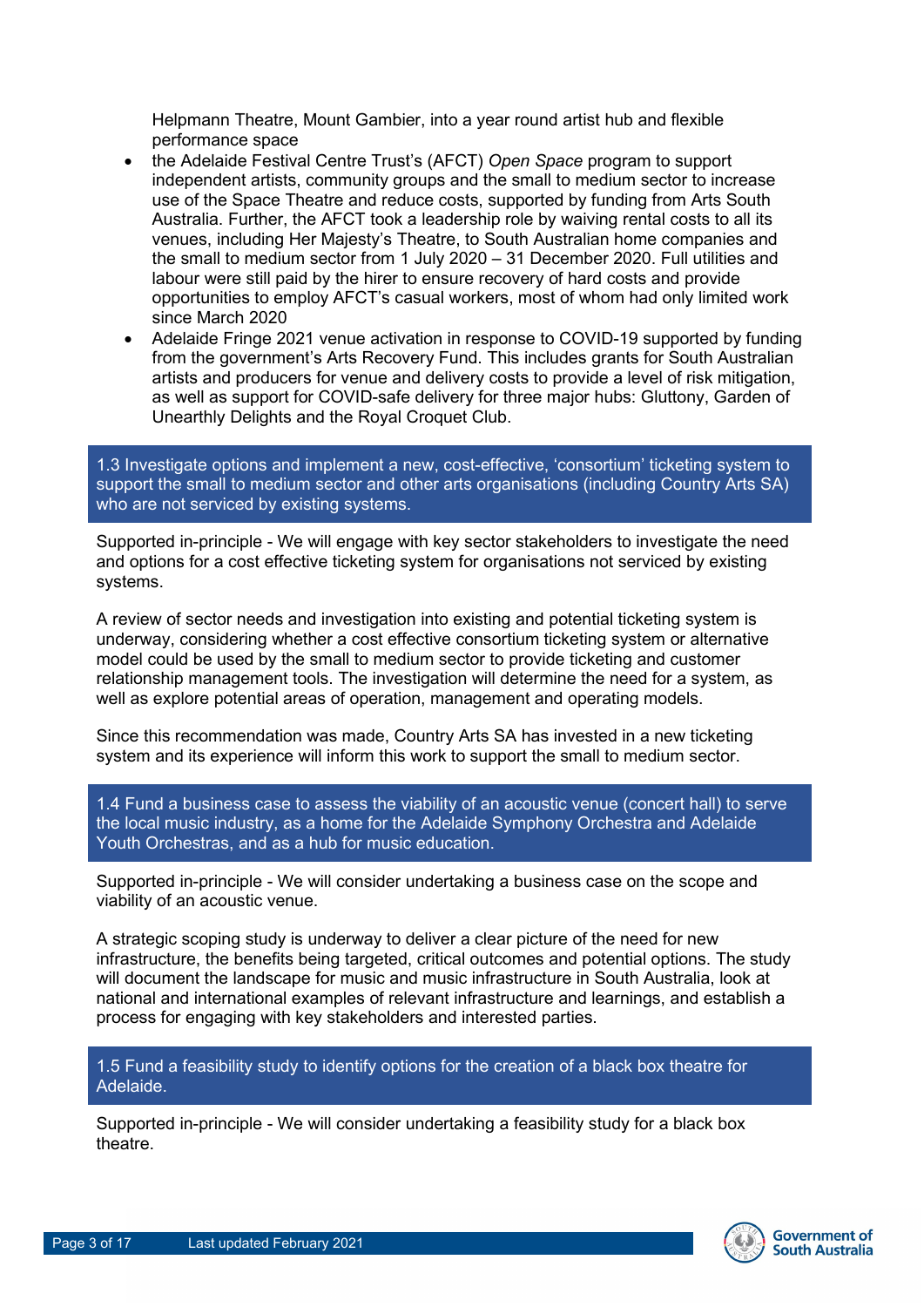Before determining the need and requirements for a new space, work is underway to address some of the barriers faced by existing theatres, and venues under consideration as part of the space activation plan for recommendation 1.2.

The department has been successful in its grant application through the Government Owned Heritage Fund managed by the Department for Environment and Water. The funding will contribute to the building improvement projects planned for the Queens Theatre, including conservation/restoration of the façade and installation of supplementary portal frames. In consultation with relevant stakeholders, the Department of the Premier and Cabinet is considering a range of other projects that will contribute to the flexible and adaptive use of the theatre.

1.6 Develop a five-year revitalisation plan of regional arts centres as creative hubs within their respective communities.

Supported in-principle - We will undertake further consultation with Country Arts SA and other regional stakeholders to develop a plan for regional arts centres as creative hubs.

Arts South Australia and Country Arts SA are collaborating to progress this recommendation.

Country Arts SA's ongoing engagement with key stakeholders in each community and strategic planning for the revitalisation of the four regional arts centres is informing the outcomes of this work.

## **2. Review grant programs**

Objective: review grant programs, to ensure that existing funds and increased grant allocations are focused on supporting independent artists and organisations and a successful and sustainable ecosystem for creative enterprise.

## **Recommendation and response**

2.1 Maintain the existing Grant funding structure and assessment processes, supporting the South Australian arts sector until a new model appropriate to the South Australian community is developed and implemented in 2021.

Accepted - We will review arts funding models and consider any proposed changes in 2021.

Arts South Australia's new [Arts and Culture Grants Program](https://www.dpc.sa.gov.au/responsibilities/arts-and-culture/grants) was released in late August 2020, spanning art forms and areas of practice for professional artists and arts organisation to develop, make work and engage with audiences. Investment in the sector also assists in building partnerships and creative collaborations which enhance South Australia's longstanding reputation as a place for arts and culture.

A review of the Arts Organisations Program that provides funding to vibrant small-to-medium arts and culture organisations that contribute to a sustainable and thriving arts culture in South Australia has been completed, with an implementation plan in development.

Inclusion of \$1 million per annum in funds allocated through the government's budget measure from 2018-19, has aligned with the intent of the Arts Plan, and government's commitment to build sustainable artist careers and organisations.

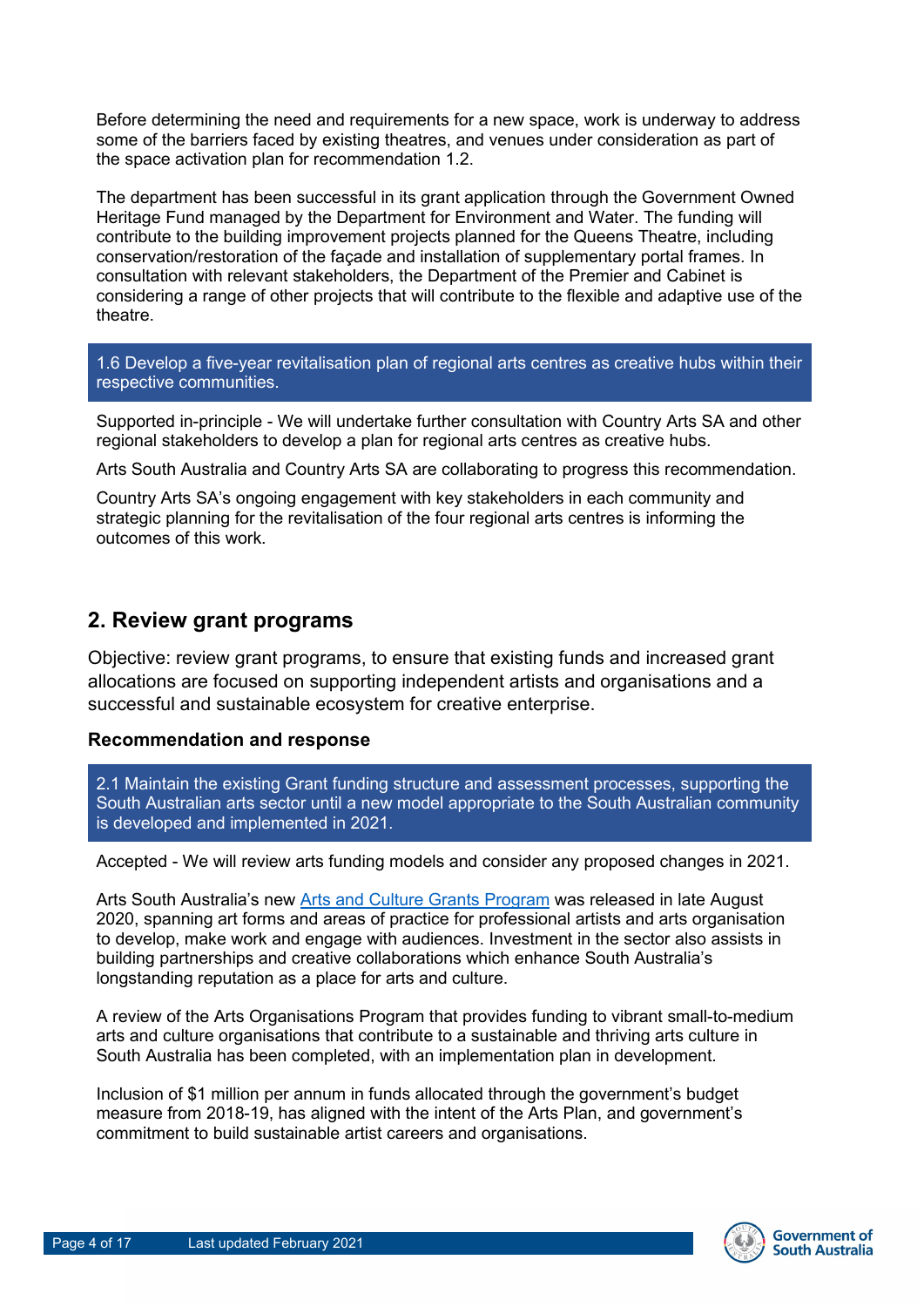The review of Arts South Australia's grants program included extensive research, national and international benchmarking and targeted sector engagement. As COVID-19 continues to have an unprecedented impact on the arts and culture sector, the grants funding model supports a flexible, streamlined grants program that has been informed by, and is responsive to, sector activity and needs.

Government's response to this recommendation is now complete.

2.2 Establish a 2-year Creative Fellowship program to provide support to South Australian artists and cultural leaders across all disciplines.

Supported in-principle - We will establish a pilot Creative Fellowship Program and evaluate the outcomes of this program.

This recommendation is now complete following the launch of Arts South Australia's new [Arts](https://www.dpc.sa.gov.au/responsibilities/arts-and-culture/grants)  [and Culture Grants Program](https://www.dpc.sa.gov.au/responsibilities/arts-and-culture/grants) in August 2020. The program includes increased opportunities for fellowship funding to support individual artists, creatives and cultural leaders to undertake a sustained period of creative development that will strengthen and extend their professional practice and contribute to the arts and cultural ecology in South Australia.

2.3 Develop an Arts Investment funding model to be implemented in 2021.

Supported in-principle - We will review arts funding models and consider any proposed changes in 2021.

This recommendation is now complete following the activity undertaken as part of the review of Arts South Australia's grants funding model in recommendation 2.1.

2.4 Work towards harmonised application, assessment and funding timelines and grant management for the Major and small to medium companies with the Federal Government and the Australia Council for the Arts.

Accepted - In conjunction with the Federal Government and Australia Council for the Arts, we will progress harmonisation of application, assessment and funding timelines, as well as grant management practices for small, medium and major companies.

This recommendation is now complete following the activity undertaken as part of the review of Arts South Australia's grants funding model in recommendation 2.1. Where possible, opportunities in Arts South Australia's [Arts and Culture Grants Program](https://www.dpc.sa.gov.au/responsibilities/arts-and-culture/grants) align with the Federal Government and the Australia Council for the Arts, supporting applicants to leverage additional funding opportunities and reduce administrative work.

## 2.5 Establish an Arts Organisations Collaboration Fund.

Supported in-principle - An arts organisations collaboration funding model will be developed for consideration by government as part of the State Budget process.

The COVID-19 Arts Grants Support funding program delivered in early 2020 included a pilot Arts Organisations Collaboration grants category – for major arts and cultural organisations, the small-to-medium sector and independent artists to collaborate with the intent to support the development of new work in new ways and explore true cross-sector collaboration as resources and knowledge are shared for mutual benefit.

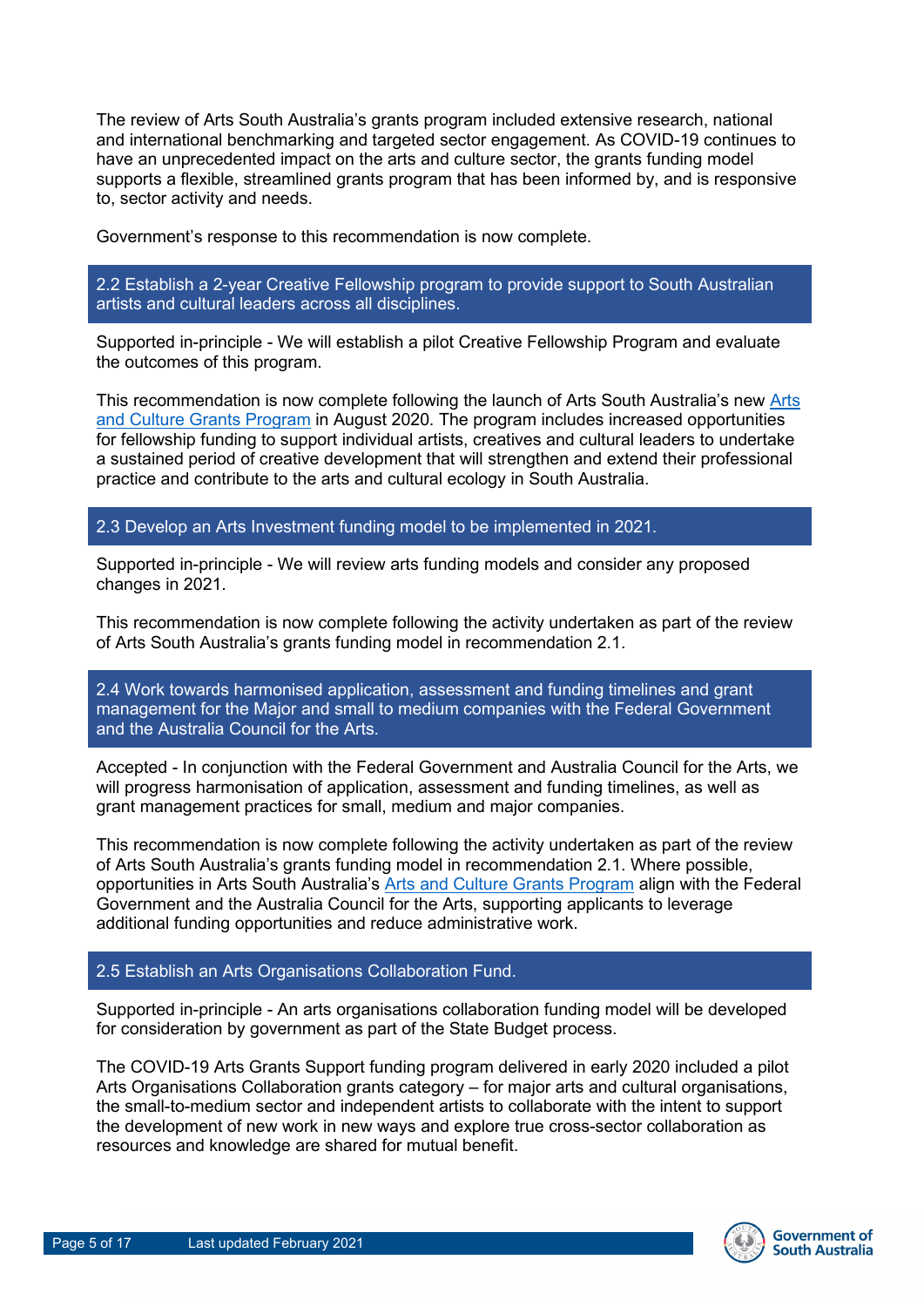The findings of this pilot grant category have informed the [Major Projects -](https://www.dpc.sa.gov.au/responsibilities/arts-and-culture/grants/individuals-groups-organisations/major-collaboration) Collaboration grants category included in the new grants funding model launched in August 2020.

This recommendation is now complete.

# **3. Consider regional and rural South Australia**

Objective: consider what more we can do to meet the needs of regional and rural South Australia, local cultural activity in regional towns and centres, career pathways for artists from the regions, and access to regional touring opportunities for large and small companies.

## **Recommendation and response**

3.1 Maintain Country Arts SA as a Statutory Authority to support arts and cultural development across the state. Review its funding levels to ensure it can optimise its position and deliver on its Strategic Plan.

Supported in-principle - We support the valued work of Country Arts SA. In collaboration with Country Arts SA and key stakeholders, we will investigate governance and funding structures to support arts and cultural activity across the state.

We acknowledge and support the valued work of Country Arts SA to produce, present and facilitate arts and cultural programs in regional South Australia. This recommendation is being addressed in two parts, through the *[Statutory Authority Governance Structures Review](https://www.dpc.sa.gov.au/responsibilities/arts-and-culture/arts-plan/recommendations-and-governments-response/Statutory-Authority-Governance-Structures-Review-Report.pdf)  Report [November 2020](https://www.dpc.sa.gov.au/responsibilities/arts-and-culture/arts-plan/recommendations-and-governments-response/Statutory-Authority-Governance-Structures-Review-Report.pdf)* in response to recommendation 6.3, as well as through budget review processes. These processes will support government to determine whether any future action is required, which would be undertaken separately.

Consideration of the outcomes of recommendation 3.2 and 3.3, will also inform the consideration of budget against Country Arts SA's strategic plan aspirations.

3.2 Revitalise existing regional arts centres as creative community hubs and invest in new centres to meet the needs of the local community and elevate their role and standing.

Supported in-principle - We will work with Country Arts SA and key stakeholders to review opportunities for revitalisation of regional arts centres as creative community hubs.

Country Arts SA is working with key stakeholders in each community to inform their strategic planning to support the creative needs of local communities. Our ongoing discussions with Country Arts SA are informing the progression of this recommendation.

3.3 Reform governance options for regional arts venues to ensure effective engagement with local government and alignment with local community needs.

Supported in-principle - In collaboration with Country Arts SA, local government and key stakeholders, we will review governance options to ensure they are aligned with community needs.

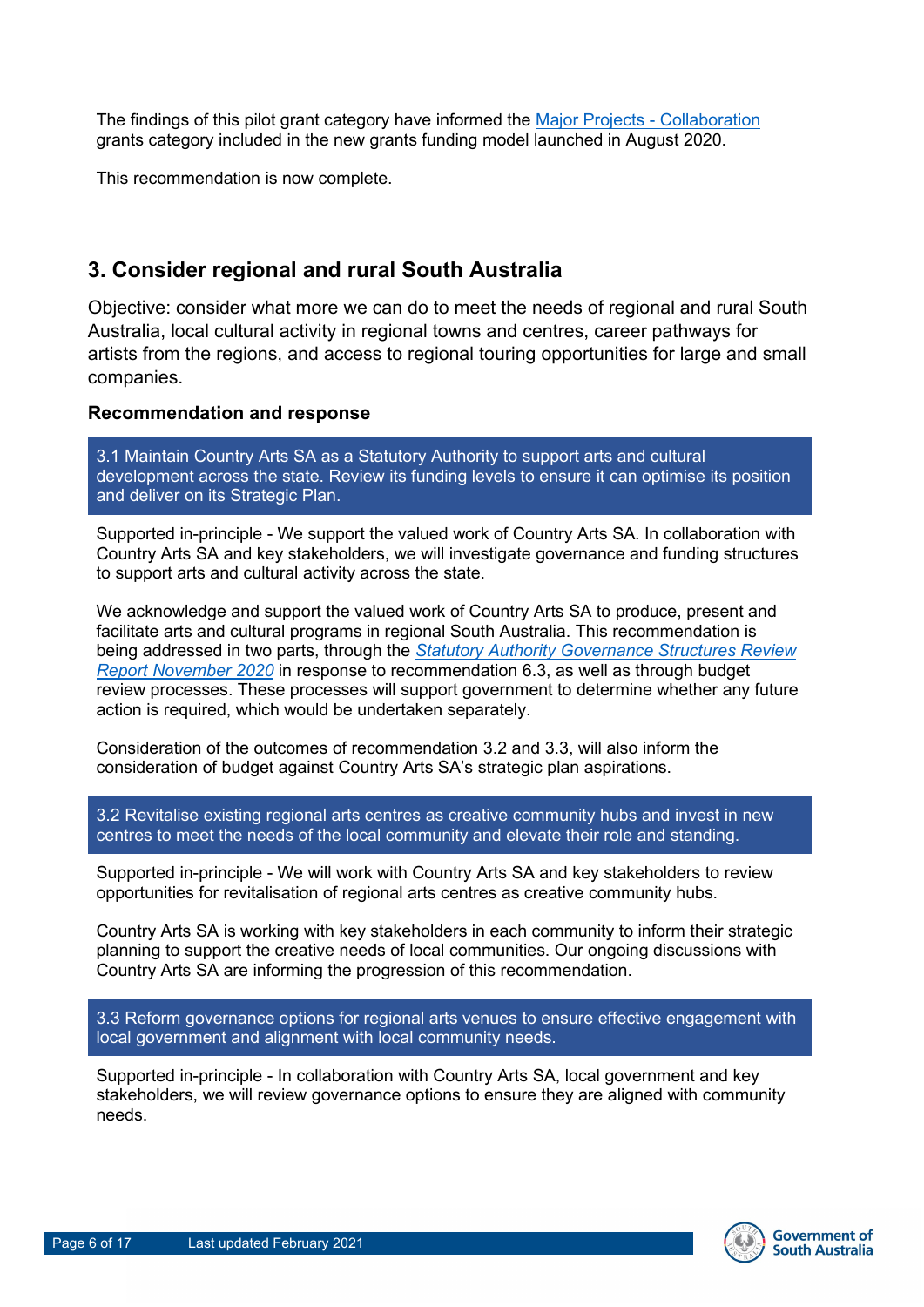We support the valued work undertaken by Country Arts SA in working with local government and regional communities to support regional arts and culture.

Arts South Australia and Country Arts SA are collaborating to progress this recommendation. Consideration of the *[Statutory Authority Governance Structures Review Report](https://www.dpc.sa.gov.au/responsibilities/arts-and-culture/arts-plan/recommendations-and-governments-response/Statutory-Authority-Governance-Structures-Review-Report.pdf) November [2020](https://www.dpc.sa.gov.au/responsibilities/arts-and-culture/arts-plan/recommendations-and-governments-response/Statutory-Authority-Governance-Structures-Review-Report.pdf)* produced in response to recommendation 6.3, as well as our ongoing discussions with Country Arts SA are informing consideration of the appropriate asset ownership and governance mechanisms to support effective delivery of arts and culture priorities in the regions.

# **4. Develop and deliver a state-wide Digital Access Plan**

Objective: develop and deliver on a state-wide Digital Access Plan for our irreplaceable cultural collections – building on the work of those institutions that are already engaged in this work and helping to ensure that these collections are therefore accessible to all South Australians and the world. Digital platforms provide a window to the world for South Australia's unique cultural heritage and we must take advantage of this opportunity to showcase ourselves.

## **Recommendation and response**

4.1 Undertake a feasibility study to create a new digitisation business that provides this service to the sector across the state – along the lines of Artlab Australia, as a semicommercial, not for profit enterprise.

Accepted - A feasibility study will be undertaken to assess the viability of a digitisation business to deliver services across the state.

The Digital Access Consultative Group (DACG) was established, comprising members of key cultural, heritage and art collection organisations, to support progression of the State's Digital Access Plan (DAP) and Digital Access Model. The DACG developed principles aimed at creating the collaborative digital access model necessary to significantly expand public digital access and preservation.

The DACG delivered the Digitisation Service Feasibility Study to the Steering Committee to note. Steering Committee has supported a request to commence a business case costing the preferred service model as identified by DACG.

DACG has endorsed the Arts and Culture Digital Access Plan for South Australia.

The Steering Committee is also supporting the DACG to re-scope the digital access pilot to progress key principles of the DAP.

With the recommendation now complete, work is progressing on the digital access pilot to progress key principles of the DAP. This includes collaboration, sharing digitisation expertise and providing interactive access to South Australia's digital assets.

Acknowledgment should be made, that whilst the COVID-19 pandemic is posing significant challenges across the sector, South Australian arts organisations have embraced digitisation and the digital space, with many organisations providing online workshops and delivering their artistic programs through various digital platforms.

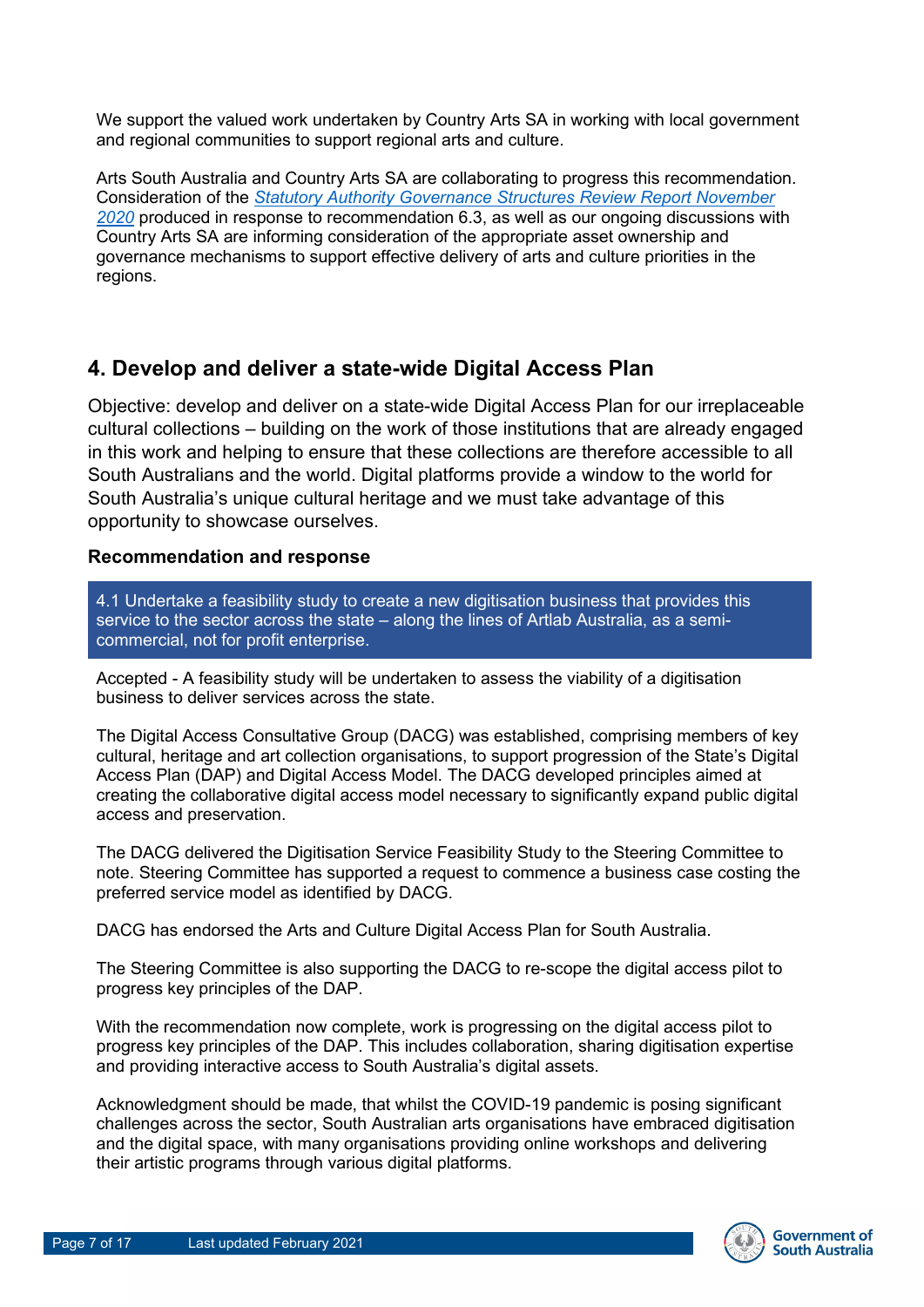Arts South Australia will continue to support organisations to leverage the opportunities for engagement with their respective audiences, through the digital space.

4.2 Establish a Digital Cultures Fund to support digital infrastructure and digital skills development.

Supported in-principle - As part of the response to recommendation 4.1, we will work with key stakeholders to scope a Digital Cultures Fund for further consideration.

The Digital Cultures Fund will be guided by the principles of the Digital Access Plan and is intended to provide funding to progress digitisation and digital skills development in a coherent and collaborative way across the sector.

Establishment of the fund is subject to securing funding. Investment in a pilot program utilising funding from the Arts Recovery Fund is currently being scoped to support digitisation infrastructure as well as skills development that supports implementation of the objectives and principles of the Digital Access Plan under development for recommendation 4.1.

## 4.3 Establish a Digital Cultures Matched Fund supporting digital learning and innovation.

Supported in-principle - As part of the response to recommendation 4.1, we will work with key stakeholders to design a Digital Cultures Matched Fund for further consideration.

Conversations are underway within government and the sector to understand the sector and government's support for arts and culture educational activity. These discussions are informing the most beneficial potential strategies to support digital learning and innovation.

# **5. Ensure the Adelaide Festival Centre Trust's venues excel**

Objective: ensure the Adelaide Festival Centre Trust's newly redeveloped venues, including Her Majesty's Theatre, enable it to take collaboration with our major performing arts companies to a new level.

## **Recommendation and response**

5.1 Establish clear protocols and procedures to enhance collaboration between the key small to medium and major companies and organisations, to ensure the best possible artistic outcomes and best use of the publicly-owned facilities, including the AFC, for the South Australian community and its arts sector.

Accepted - We will work with the Adelaide Festival Centre Trust and key stakeholders to implement this recommendation.

With Arts South Australia's support, the Adelaide Festival Centre Trust and home companies are leading the delivery of this recommendation. Their ongoing discussions considering protocols and procedures to enhance sector understanding will support increased collaboration and utilisation of the Adelaide Festival Centre Trust's venues and implementation of this recommendation.

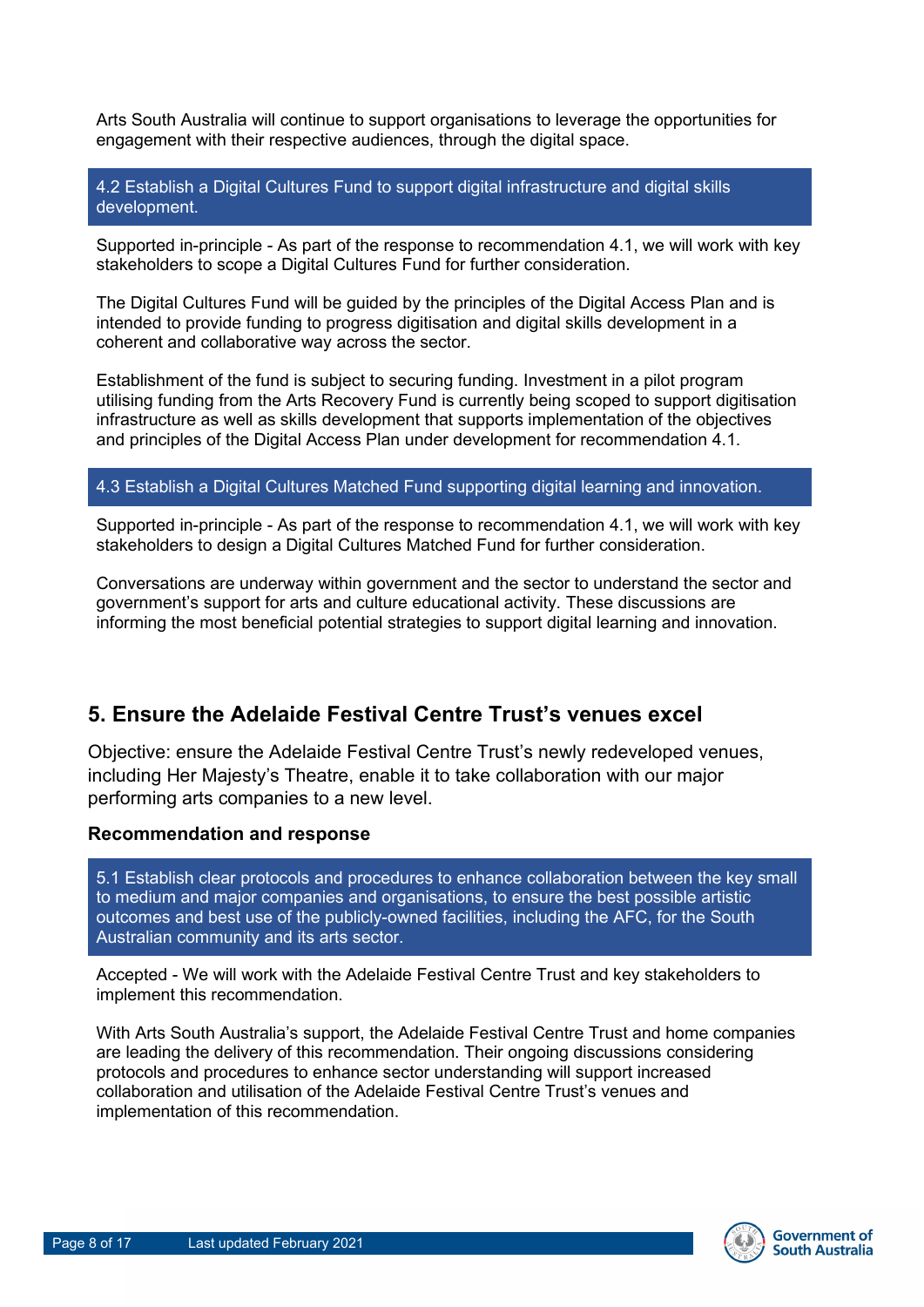This recommendation is now closed for Arts South Australia, noting the ongoing nature of the sector's progress in regards to this activity.

5.2 Require that the Chairs and CEOs of all the resident and non-resident companies that utilise the AFC meet on a regular basis (six-monthly) to understand the scheduling and other challenges of the AFCT.

Accepted - We will work with all stakeholders to implement this recommendation.

The establishment of regular meetings between the organisations help support the big picture, sector ecology and visionary conversation between members as well as progressed the operation aspects of collaboration, as outlined in recommendation 5.1.

In late 2019, The Adelaide Festival Centre Trust hosted a meeting with the Board Chairs of sector organisations, followed by a second meeting in late January 2020 hosted by Arts South Australia. The third meeting is planned, which signals the sector is now progressing and running these meetings.

This recommendation is now closed for Arts South Australia, noting the ongoing nature of the sector's progress in regards to this activity.

## **6. Examine arts governance**

Objective: examine arts governance and encourage more resourcefulness, tasking our arts boards to have a stronger focus on diversifying funding sources, but at the same time looking to provide rolling triennial funding to arts organisations to improve their opportunities for long term planning.

## **Recommendation and response**

6.1 Establish a comprehensive Board capacity development program for South Australian arts organisations.

Supported in-principle - We will investigate suitable options to deliver a comprehensive Board capacity development program for South Australian arts organisations.

Work has commenced on developing the Board Capacity Development Program to support South Australian arts and culture organisations boards to increase governance skills across the arts and cultural sector.

Consideration is being given to the needs of the varying types of boards across the arts sector, ranging from the volunteer boards of the small to medium and major organisations through to government-appointed boards of statutory authorities and public corporations.

6.2 Source and allocate support for a full-time senior representative of Creative Partnerships Australia serving South Australia and to be based in Adelaide.

Supported in-principle - We will seek support for a full time senior representative of Creative Partnerships Australia to be based in Adelaide.

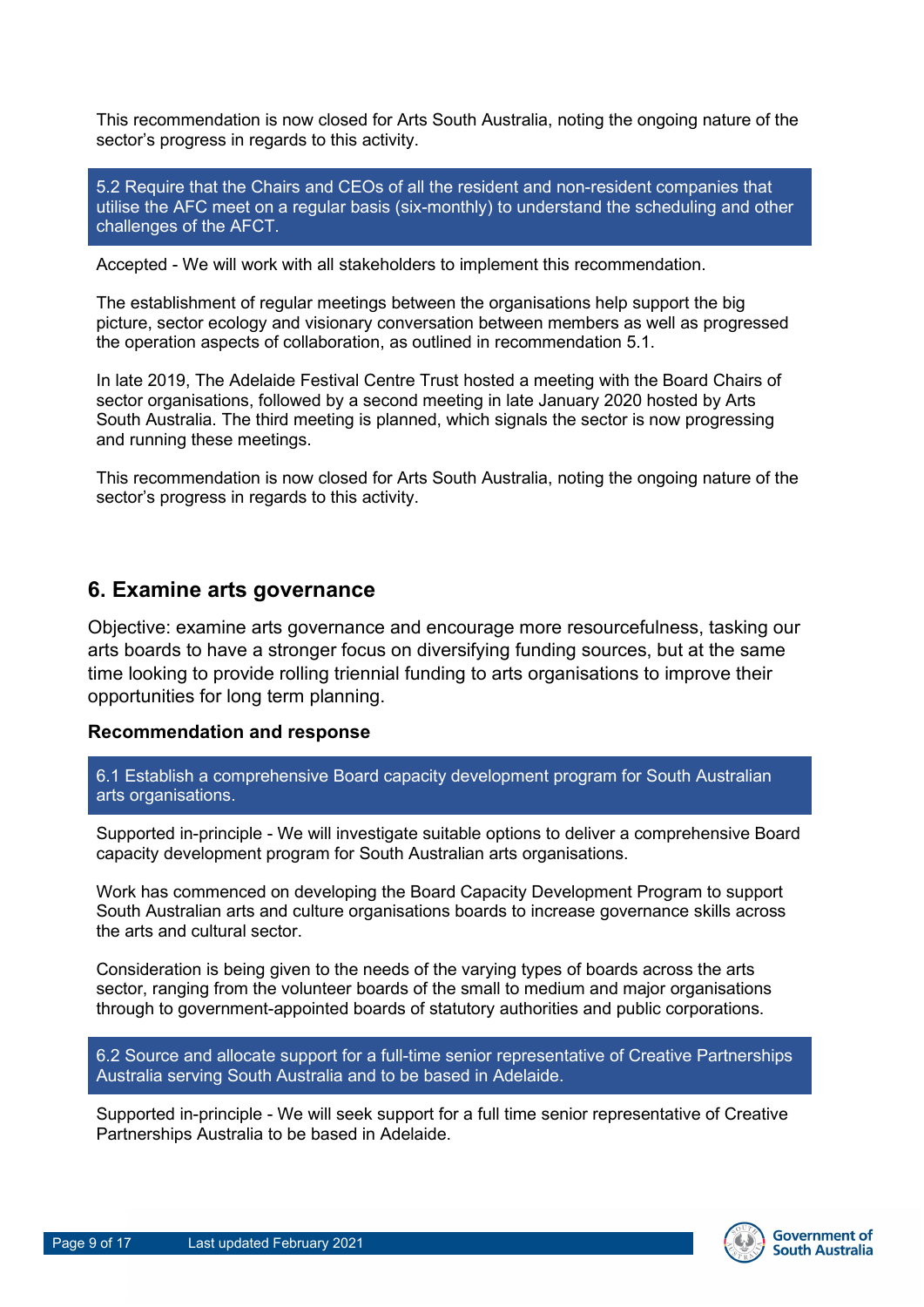[Creative Partnerships Australia](http://www.creativepartnershipsaustralia.org.au/) create opportunities for arts and investment, bringing together the arts, donors and business for mutual benefit.

The Creative Partnerships Australia's (CPA) State Manager position was previously split between Western Australia and South Australia, with the incumbent based in Western Australia. In early 2020, CPA announced a new role based in Adelaide – the State Manager for South Australia at 0.6FTE. The new Creative Partnerships Australia's State Manager commenced their role in early March 2020, and Arts South Australia is working with them to contribute to and enhance their engagement with the sector and implement the intent of this recommendation.

Having an Adelaide based State Manager is providing increased opportunities for face-toface connections between artists and organisations and investment partners outside of the sector (such as philanthropists, sponsors and entrepreneurs) to together, imagine new investment models. It is also supporting increased focus and opportunities for the South Australian sector, including the LIFT - Management Mentoring Pilot, offering 7 Arts Management Mentorships for leaders in South Australian small to medium arts organisations.

This recommendation is now complete.

6.3 Undertake a five-year program to modernise and streamline the overarching governance structure for the state's Statutory Authorities. Revisit previous work in streamlining the range of statutory and other government arts and cultural entities to support the long-term effectiveness and efficiency of these arts organisations.

Accepted - We will review the options and implications of this recommendation to develop a program to modernise and streamline governance structures for the state's statutory authorities.

The *[Statutory Authority Governance Structures Review Report](https://www.dpc.sa.gov.au/responsibilities/arts-and-culture/arts-plan/recommendations-and-governments-response/Statutory-Authority-Governance-Structures-Review-Report.pdf) November 2020* (report) by Gherashe Consultants Pty Ltd considers sector strength, improved collaboration, effectiveness and efficiencies in light of changing business models and environments. The report considers priorities relating to governance structures (organisational structure or legal type) and governance practices (organisational oversight and non-operations management).

The report makes three recommendations to government, as well as an option for future consideration.

Government has now invited feedback from the relevant organisations as it undertakes further investigation to consider implementation of each recommendation.

6.4 Increase diversity across all South Australian arts boards. In particular ensure representation of young people, and people of Aboriginal and non-English speaking background – through specific targets and via the powers existing by the government under the Statutory Authorities.

Accepted - The government is committed to increasing diversity across all South Australian arts boards, building on the outcomes of the Multicultural Legislative Review 2019.

A review and investigation is underway to develop a program to assist in increasing diversity across all South Australian arts boards. The project is considering best practice in this area in order to effectively engage with our changing society. This is line with the national agenda.

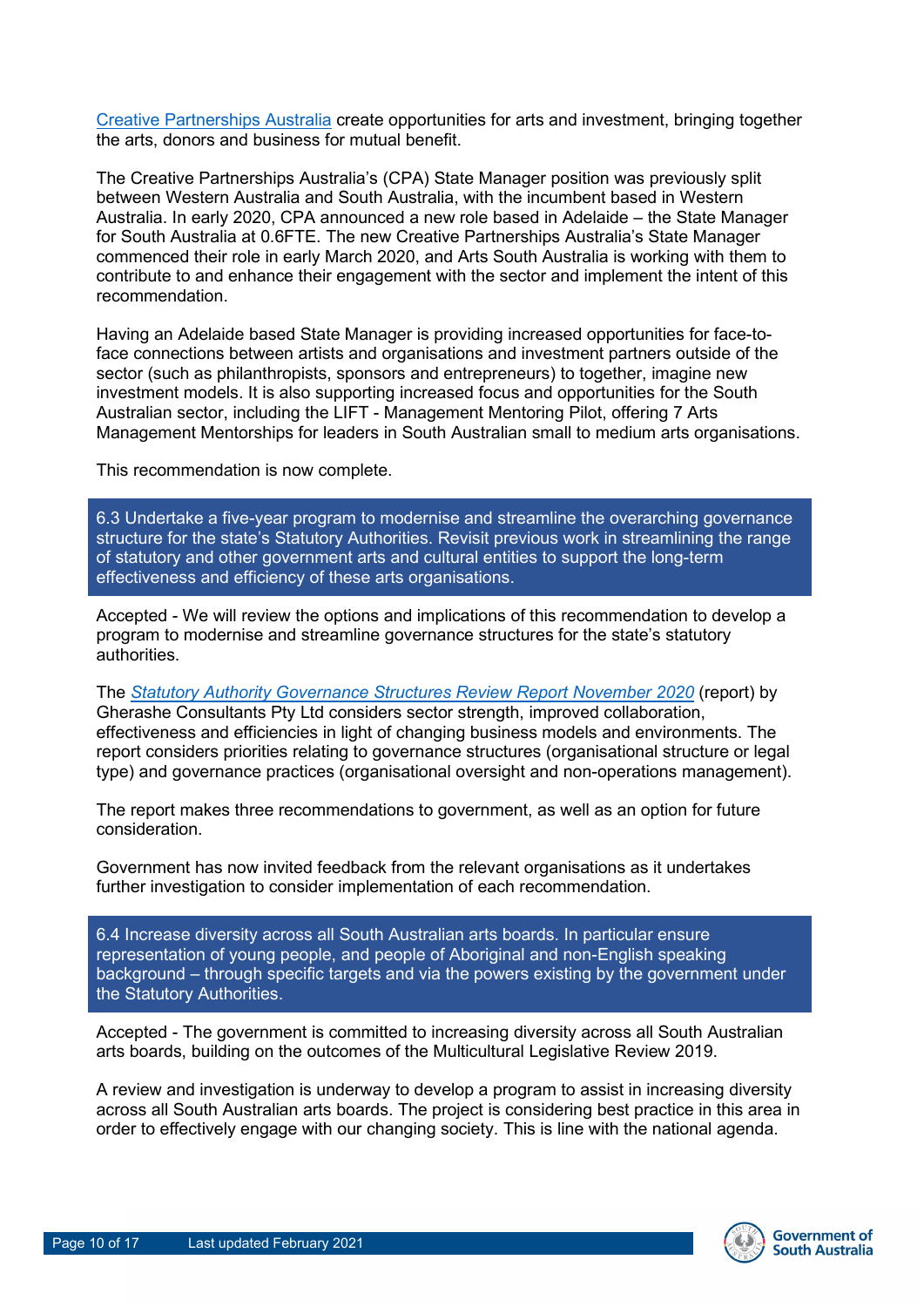6.5 Promote increased utilisation of the Australian Cultural Fund run by Creative Partnerships Australia.

Accepted - Work will be progressed to promote the utilisation of the Australian Cultural Fund.

Arts South Australia has worked with the SA-based Creative Partnerships Manager to increase promotion of the Australian Cultural Fund with a view to supporting improvements in non-government income generation by the arts and cultural sector. Promotion of the Australian Cultural Fund has been embedded in Arts South Australia's Arts and Culture Grant Program, and ongoing promotional activities will be undertaken by Arts South Australia and Creative Partnerships Australia.

This recommendation is now complete.

# **7. Ensure a whole-of-government approach**

Objective: ensure that through a whole-of-government approach, the benefits of the Arts and Culture Plan 2019-2024 is able to be realised across the range of sectors where the community interacts with government.

## **Recommendation and response**

7.1 Develop a whole of government measurement framework.

Accepted - In collaboration with key stakeholders, we will review existing frameworks and measures to inform the development of a whole of government measures framework.

While the Arts Plan Advisory Group continues to support the integration and implementation of the Arts Plan recommendations across government, this project has been rescheduled to the 2021-22 financial year to support sector and across government engagement and participation with full capacity.

While work in earnest on this recommendation has not commenced, we continue to note measurement frameworks evolving elsewhere to inform this work.

7.2 Devise a coordinated set of Arts and Culture targets across relevant ministries to support the delivery of programs achieving social outcomes and impacts from arts and cultural focused activity.

Accepted - We will develop coordinated arts and culture targets across government.

While the Arts Plan Advisory Group continues to support the integration and implementation of the Arts Plan recommendations across government, this project has been rescheduled to the 2021-22 financial year to support sector and across government engagement and participation with full capacity.

We continue to work in partnership with the sector or provide advice and support as appropriate.

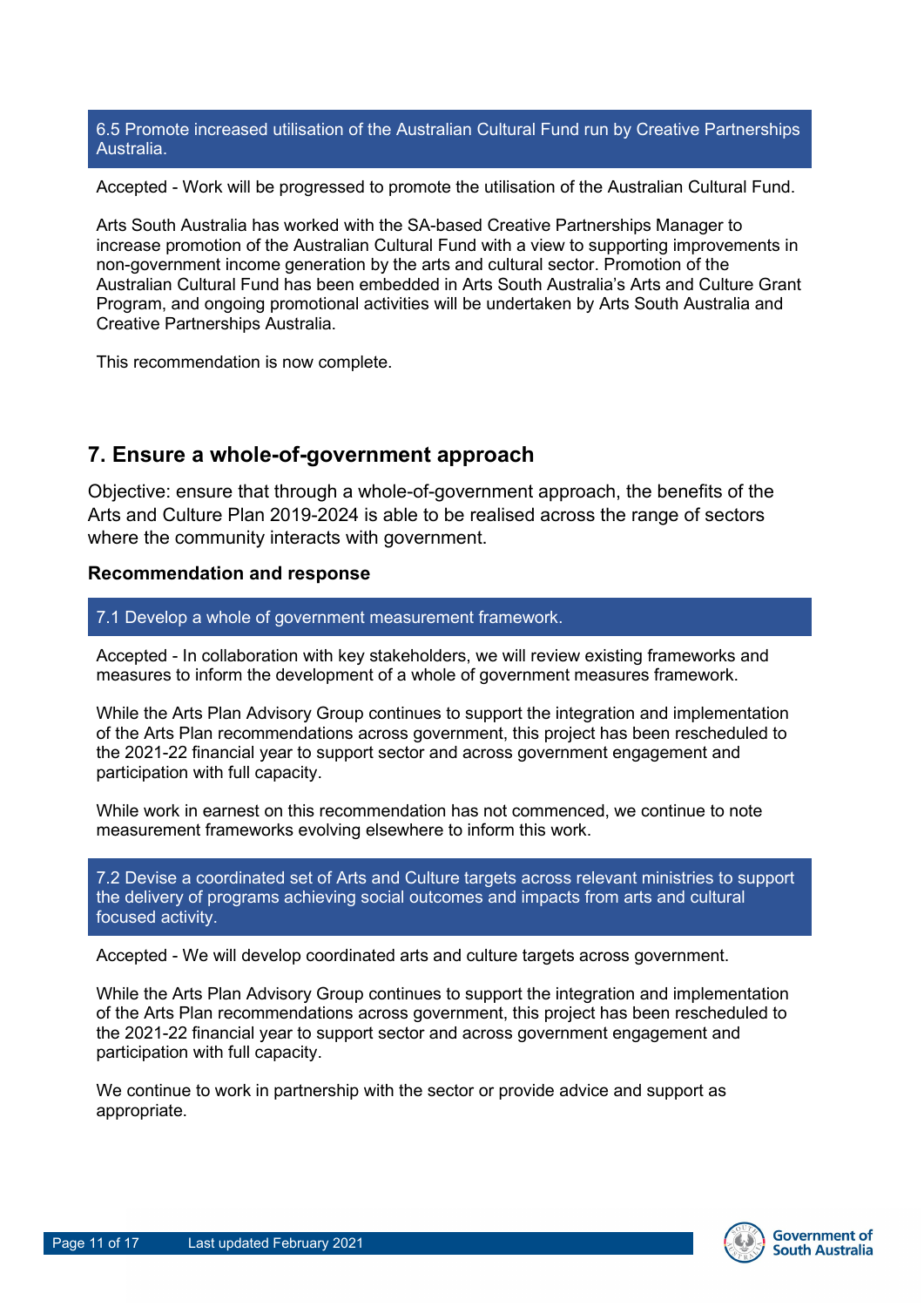Recent engagement with Wellbeing SA has seen arts and culture grants with a wellbeing focus, in response to COVID-19, approved through its program of investment. Projects like this will support broader targets to be established later.

7.3 Initiate a role in DPC with an arts and cultural, cross government, departmental liaison function to assist the arts sector to connect and link across various departments and policies.

Accepted - Arts South Australia will identify a liaison function to assist the arts sector to connect and link across various departments and policies.

The South Australian Government has determined that this role will be fulfilled by the Director, Arts South Australia with the support of Arts South Australia staff. The Director fulfils the cross-government liaison function and, supported by the Arts Plan Advisory Group and departmental staff, can collaborate with the arts sector to connect and link across various departments and policies.

## **8. Explore new partnerships and collaborations**

Objective: the Arts Plan will explore and consider new opportunities for new partnerships and collaborations.

## **Recommendation and response**

8.1 Establish a collaborative fund, in support of the development and delivery of projects that result from collaboration between two or more creative partners.

Supported in-principle - As per recommendation 2.5, an arts organisations collaboration funding model will be developed for consideration by government as part of the State Budget process.

The COVID-19 Arts Grants Support funding program delivered in early 2020 included a pilot Arts Organisations Collaboration grants category – for major arts and cultural organisations, the small-to-medium sector and independent artists to collaborate with the intent to support the development of new work in new ways and explore true cross-sector collaboration as resources and knowledge are shared for mutual benefit.

The findings of this pilot grant category have informed the [Major Projects -](https://www.dpc.sa.gov.au/responsibilities/arts-and-culture/grants/individuals-groups-organisations/major-collaboration) Collaboration grants category included in the new grants funding model launched in August 2020.

A second phase of the pilot will run with increased funds in the later part of 2020. Expanded guidelines are currently being prepared.

This recommendation is now complete.

8.2 Initiate a program to support the development of content from across several institutions to collectively tell The Story of South Australia.

Supported in-principle - We will work with key institutions and stakeholders to investigate the options to collectively develop The Story of South Australia.

The Story of South Australia will be a collaborative project, to which South Australian collecting institutions can contribute. This project is currently being developed as a digital pilot

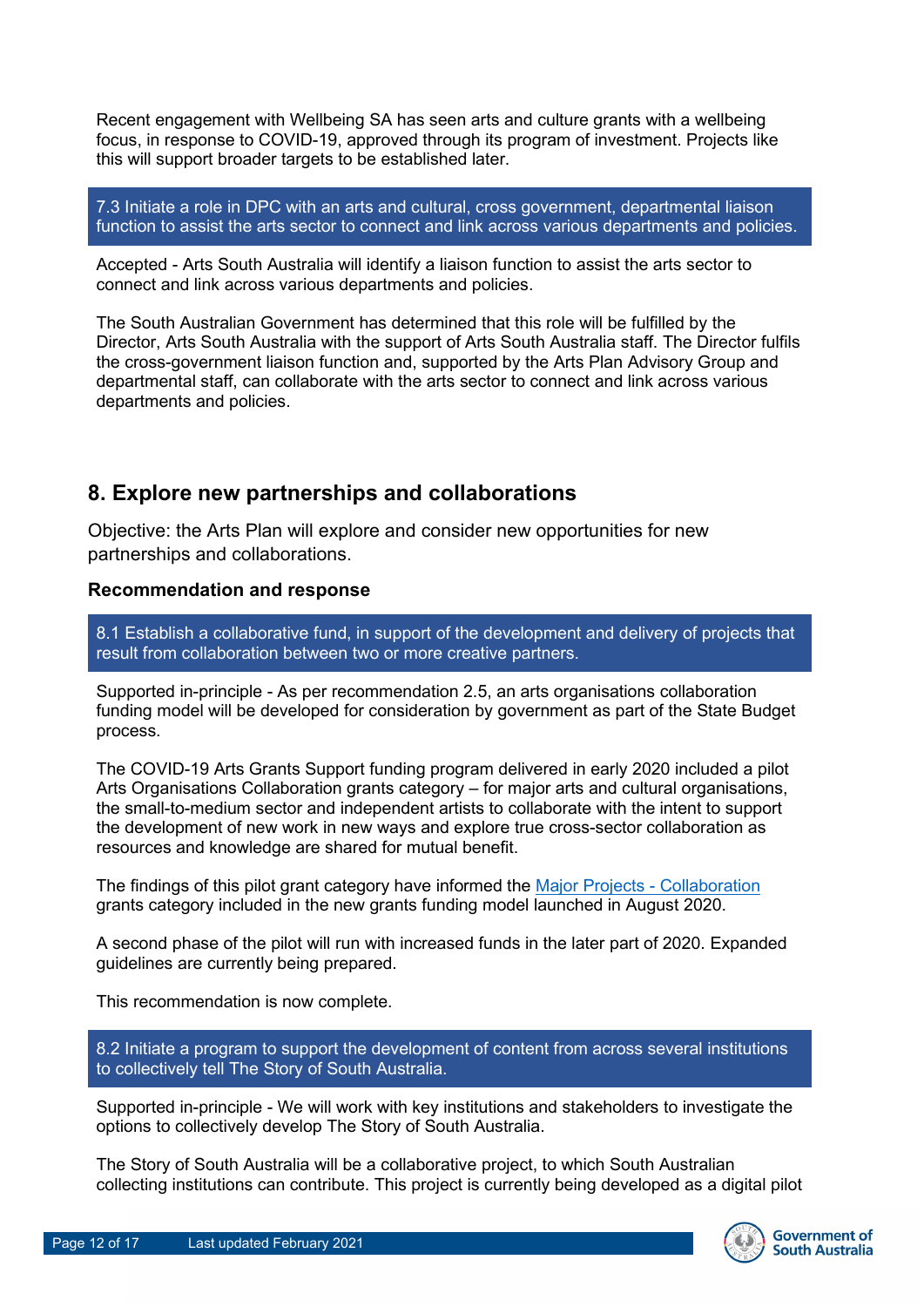(connected to Recommendation 4.1), as the launching point to tell The Story of South Australia. It will be an exploratory project that will demonstrate what could be achieved longer term both in terms of the mechanism for showcasing the collections, as well as explore curatorial thinking around the development and presentation of arts and cultural collections as The Story of South Australia.

## 8.3 Establish an *Adelaide 100 Objects Walk.*

Supported in-principle - In collaboration with key stakeholders, we will explore the options to implement this recommendation.

Arts South Australia has provided funding to support the City of Adelaide to develop and produce an Art Publication which will celebrate Adelaide as a Creative City and aims to tell the history of Adelaide through a presentation of 100 local artworks and objects.

The publication will present artworks and objects to tell the story of Adelaide's unique identity, reflecting Kaurna cultures and histories, whilst highlighting and celebrating Adelaide's reputation as a Creative City. Works will be drawn from the collections of Adelaide's major collecting institutions and private museums, representing a range of public art, memorials, architecture and artefacts.

## 8.4 Devise and develop a Cultural Ambassadors Program.

Supported in-principle - A program will be developed in collaboration with the sector for further consideration.

A program is under development which will provide leadership and encourage and strengthen collaboration between sector tiers, and across art forms. Work has progressed with the scope of this program, and the function of the Cultural Ambassadors. This has also taken into consideration the impact of COVID-19, and the opportunities and impetus it provides for the sector along with broader opportunities for collaboration.

## **9. Aboriginal arts and culture**

Objective: Aboriginal arts and culture – what are the strengths and opportunities?

## **Recommendation and response**

9.1 Commit to the release of an Aboriginal and Torres Strait Arts Strategy for South Australia that captures the previous consultation and strategy work undertaken for this purpose.

Accepted - An updated Aboriginal and Torres Strait Islander Arts Strategy will be developed.

Arts South Australia is currently in the process of consultation and stakeholder engagement with Aboriginal and Torres Strait Islander communities, the wider arts sector and creative industries.

The development of the Aboriginal and Torres Strait Islander Arts Strategy is underpinned and guided by a set of cultural values and will provide the government with cohesive and clear direction for long-term growth in the sector. The strategy will enable the government to consider a range of options that will allow it to better meet the needs of the Aboriginal arts and culture sector in South Australia, such as expanded and new programs with tangible

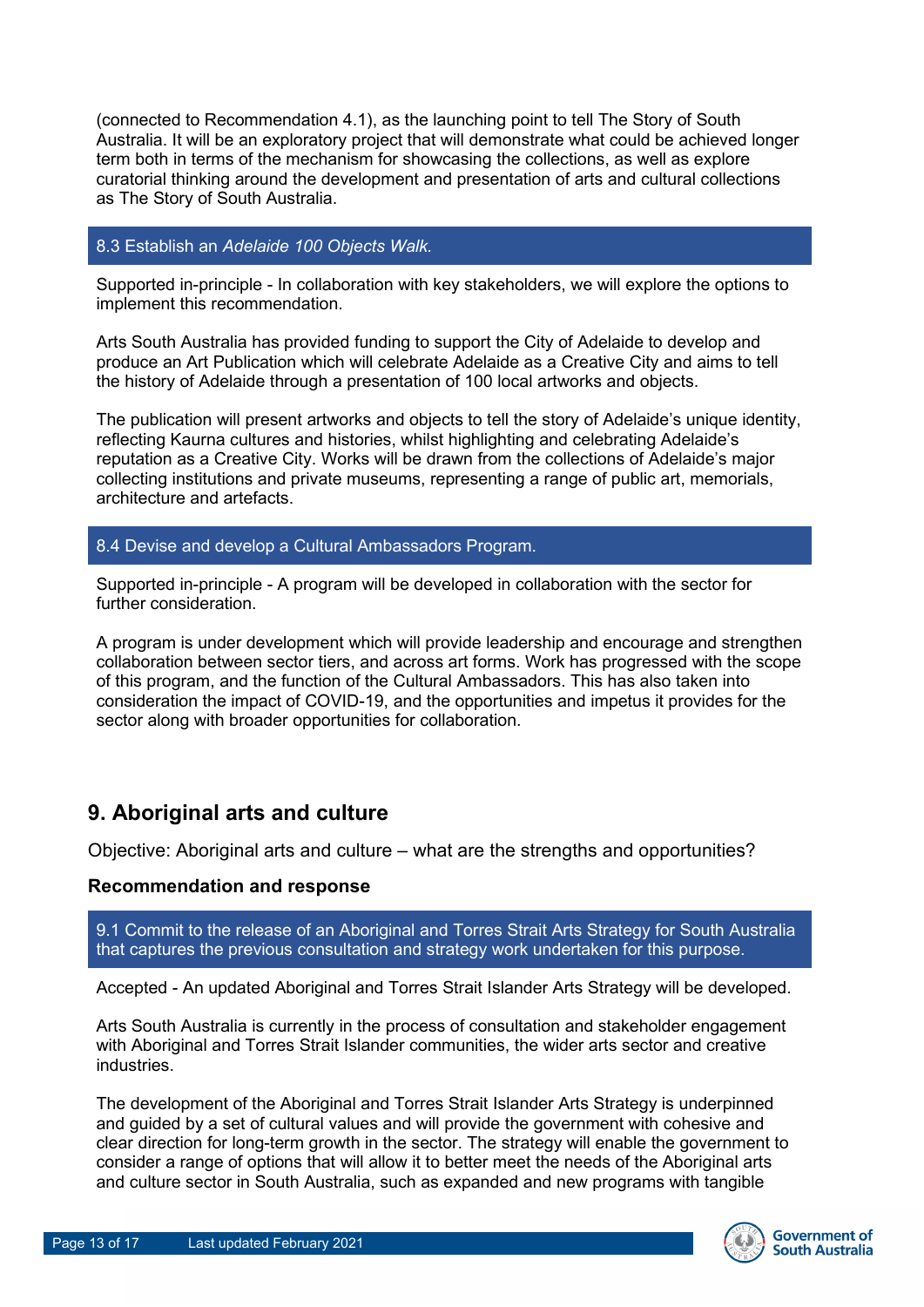outcomes, increased community resources, artistic outcomes and enhanced wellbeing for Aboriginal communities.

9.2 Build leadership pathways and cultural career pathways and opportunities.

Accepted - We will align existing programs with other government initiatives, such as the Aboriginal Art and Cultures Centre, to deliver this recommendation.

Will be progressed within the strategy development under recommendation 9.1.

9.3 Focus on developing significant intergenerational learning and inter-cultural initiatives.

Accepted.

Will be progressed within the strategy development under recommendation 9.1.

9.4 Stimulate the development of Aboriginal cultural infrastructure for practice, learning and community.

Accepted.

Will be progressed within the strategy development under recommendation 9.1.

9.5 Develop regional and remote art centres as community hubs.

Supported in-principle - With the support of Aboriginal elders, key sector stakeholders as well as local, state and federal government organisations, we will explore and promote opportunities to further develop regional arts centres as community hubs.

# **10. Education in the arts**

Objective: education in the arts – new learning opportunities.

## **Recommendation and response**

10.1 Develop South Australia as the centre for Arts tertiary education through development of a compelling BRAND.

Supported in-principle.

Work on the Arts Plan recommendations has been re-prioritised in consideration of the impact of COVID-19 on the capacity and needs of the sectors as well as government.

While the Arts Plan Advisory Group continues to support the integration and implementation of the Arts Plan recommendations across government, this project has been rescheduled to the 2021-22 financial year to support sector and across government engagement and participation with full capacity.

10.2 Undertake a review as to the demand and feasibility of creating a Performing Arts High School/College in Adelaide.

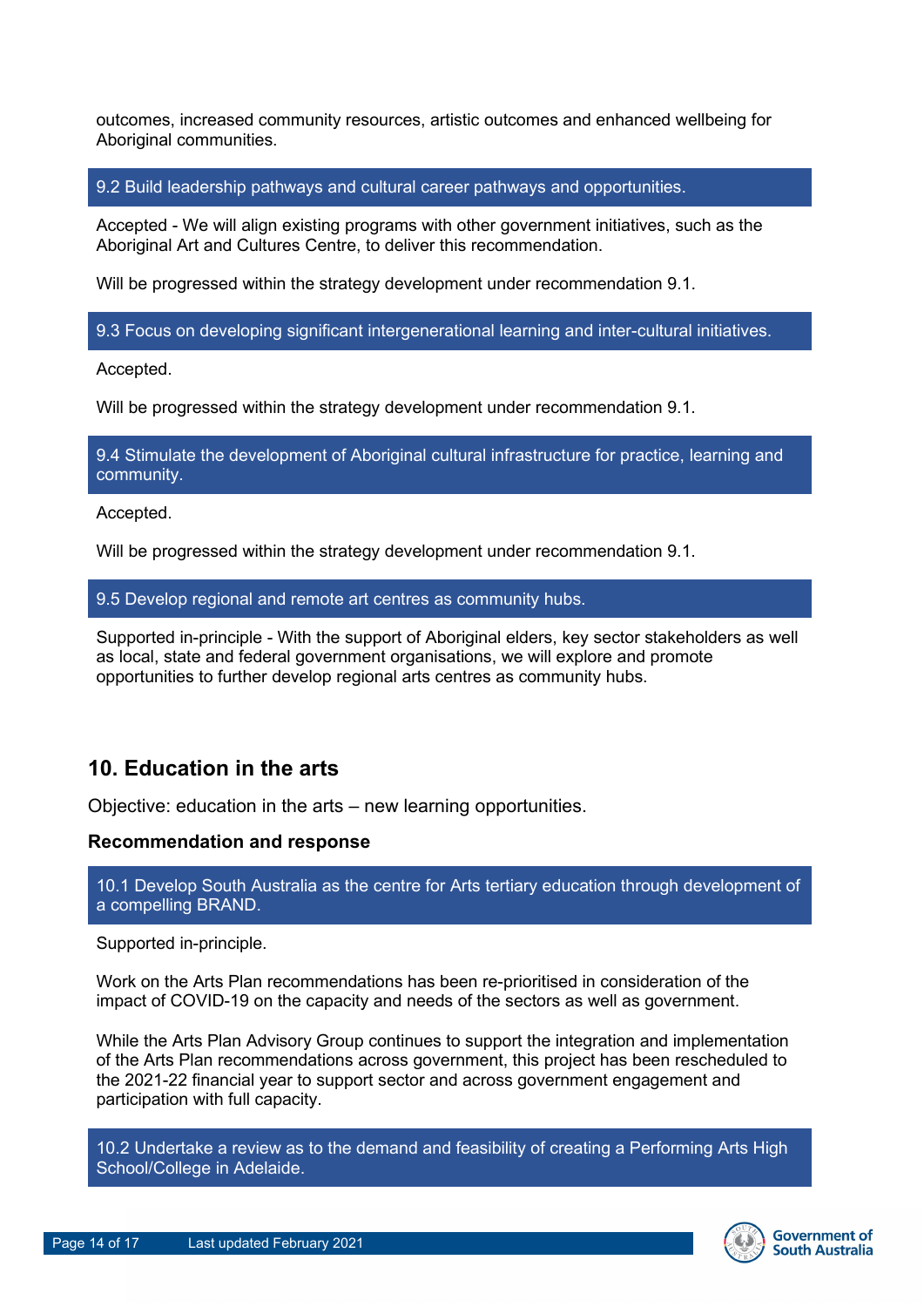Supported in-principle.

Work on the Arts Plan recommendations has been re-prioritised in consideration of the impact of COVID-19 on the capacity and needs of the sectors as well as government.

While the Arts Plan Advisory Group continues to support the integration and implementation of the Arts Plan recommendations across government, this project has been rescheduled to the 2021-22 financial year to support sector and across government engagement and participation with full capacity.

## 10.3 Work towards adopting the principles of STEAM in primary and secondary curricula.

Further consultation required.

Work on the Arts Plan recommendations has been re-prioritised in consideration of the impact of COVID-19 on the capacity and needs of the sectors as well as government.

While the Arts Plan Advisory Group continues to support the integration and implementation of the Arts Plan recommendations across government, this project has been rescheduled to the 2021-22 financial year to support sector and across government engagement and participation with full capacity.

10.4 Arts South Australia and the TAFE to partner to develop lifelong learning modules for the sector, including makers, creators and administrators.

Supported in-principle.

Work on the Arts Plan recommendations has been re-prioritised in consideration of the impact of COVID-19 on the capacity and needs of the sectors as well as government.

While the Arts Plan Advisory Group continues to support the integration and implementation of the Arts Plan recommendations across government, this project has been rescheduled to the 2021-22 financial year to support sector and across government engagement and participation with full capacity.

## **11. International engagement**

Objective: international engagement - Inform and establish a strategy for international engagement of the Arts and Culture sector including the creative industries.

## **Recommendation and response**

11.1 Develop an export and investment strategy for South Australia's arts and creative industries.

#### Accepted.

Development of the export and investment strategy is responding to the current and future export landscapes for the sector, recognising the added impetus which COVID-19 brings to support the arts, culture and creative sectors to develop and sustain viable business models.

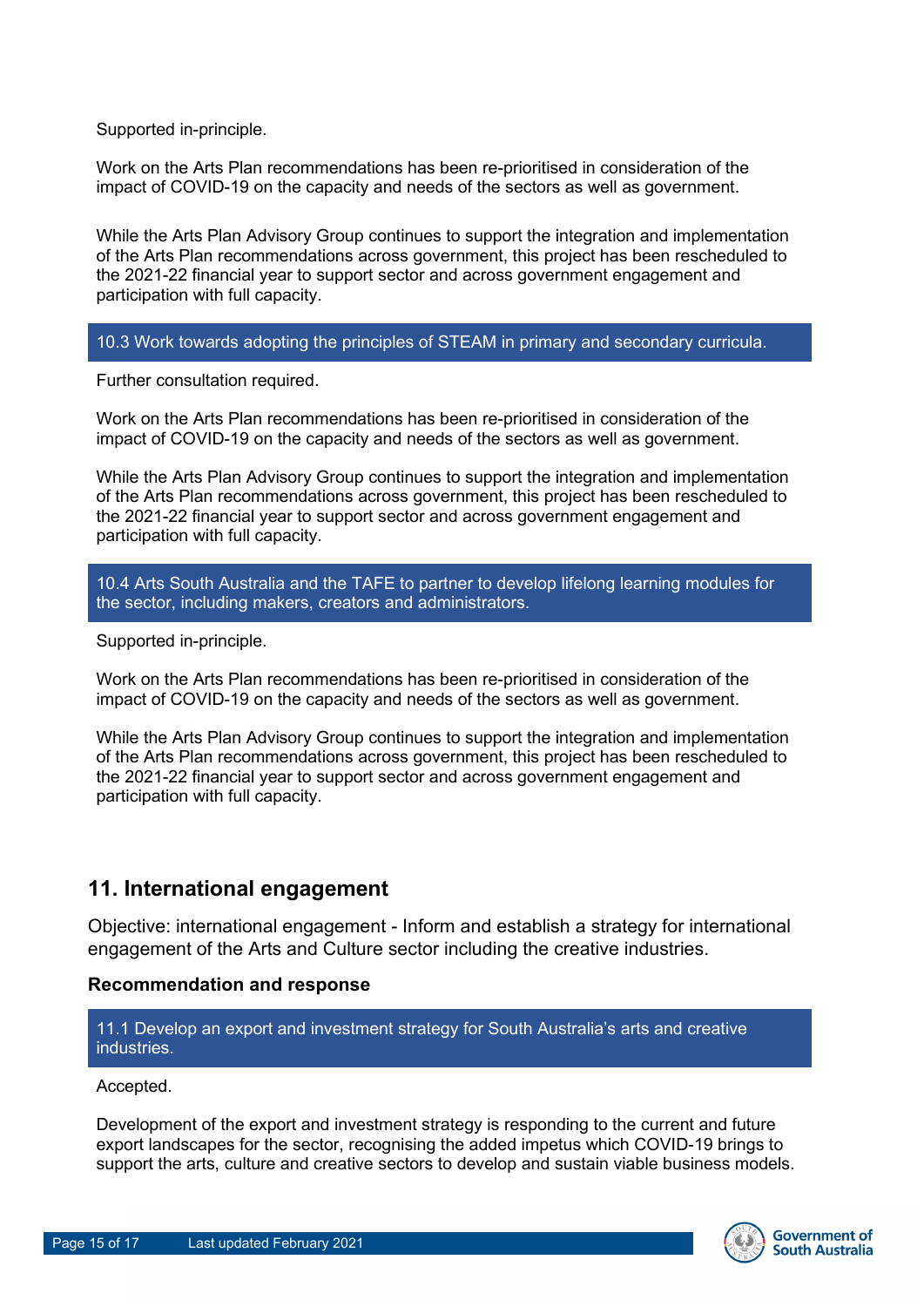The strategy's scope and potential is being informed by consultation and opportunities provided by the Growth State Creative Industries Strategy, as well as research conducted for the review of Arts South Australia's grants program (Objective 2) and sector engagement in response to the devastating impacts of COVID-19.

11.2 Develop a strategy to attract international students to Adelaide as a leading centre for Arts Tertiary education in Australia.

Accepted.

Work on the Arts Plan recommendations has been re-prioritised in consideration of the impact of COVID-19 on the capacity and needs of the sectors as well as government.

While the Arts Plan Advisory Group continues to support the integration and implementation of the Arts Plan recommendations across government, this project has been rescheduled to the 2021-22 financial year to support sector and across government engagement and participation with full capacity.

11.3 Develop a strategy to engage with the broader International student population from the time of their arrival in South Australia.

Accepted.

Work on the Arts Plan recommendations has been re-prioritised in consideration of the impact of COVID-19 on the capacity and needs of the sectors as well as government.

While the Arts Plan Advisory Group continues to support the integration and implementation of the Arts Plan recommendations across government, this project has been rescheduled to the 2021-22 financial year to support sector and across government engagement and participation with full capacity.

# **12. Storage for the collections**

Objective: how to approach the issue of storage for the collections in South Australia.

## **Recommendation and response**

12.1 Implement the recommendations of the Cultural Institutions Storage initiative and the scope of CISSC (Cultural Institutions Storage Steering Committee).

## Accepted.

The government has allocated \$86.5 million in the 2020-21 State Budget towards a purposebuilt collection storage facility. The storage project includes a capital build, plus relocation costs to provide collection storage for the South Australian Museum, Art Gallery of South Australia, State Library of South Australia and the History Trust of South Australia. With support from the Department for Infrastructure and Transport, the Department of the Premier and Cabinet are progressing initial project planning and delivery in consultation with the cultural institutions.